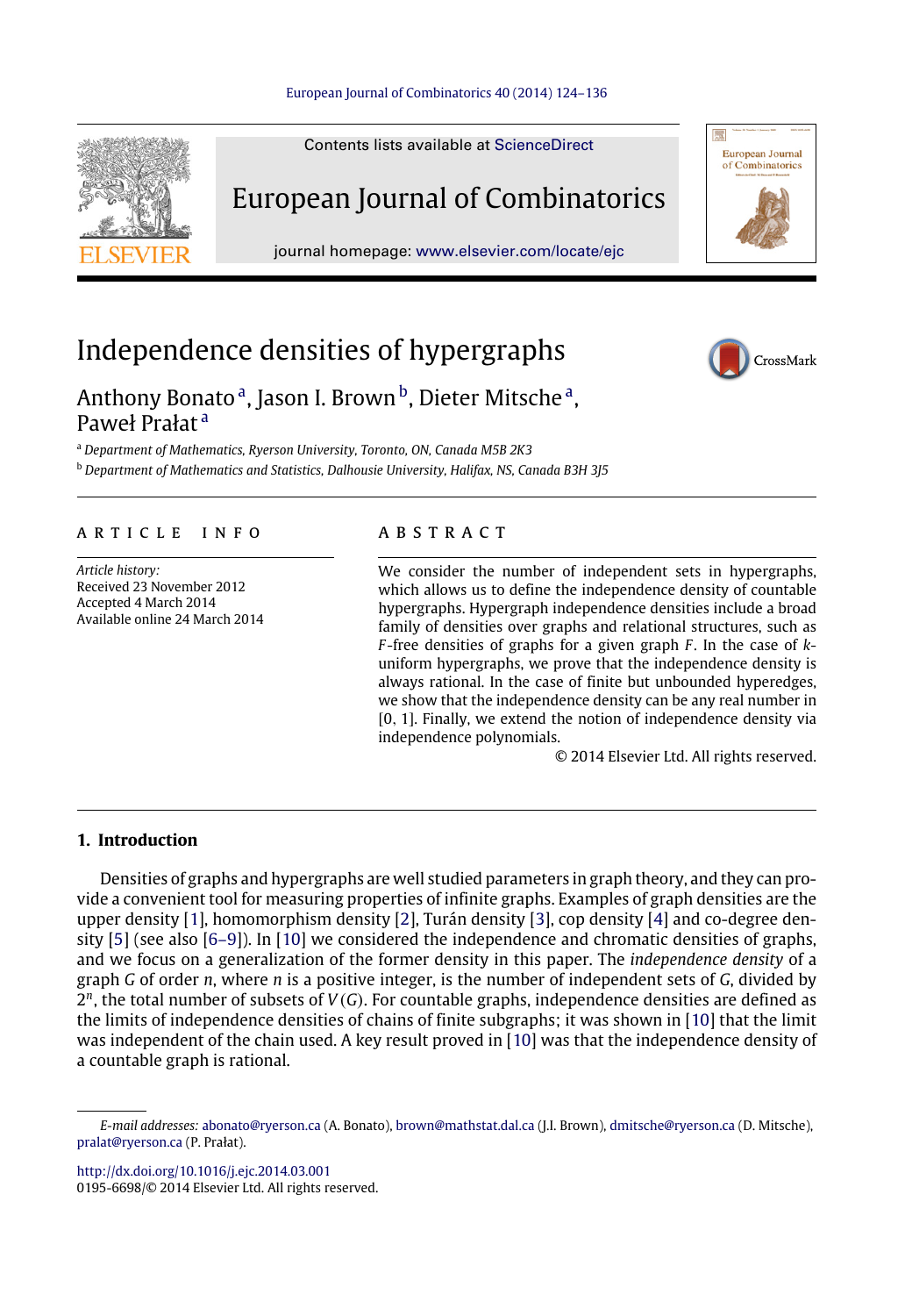Independence may be viewed as the property of being  $K<sub>2</sub>$ -free; that is, not containing a complete graph of order 2. A more general density, therefore, may be defined in the following way. Given a finite connected graph *F* , a graph *G* is *F* -*free* if *G* does not contain *F* as an induced subgraph. Define *F* (*G*) to be the number of subsets *S* in *V*(*G*) (including the empty set) so that the subgraph induced by *S* in *G* is *F*-free. Define the *F*-free density of *G* by  $F(G)/2^n$ , where  $n = |V(G)|$ . We may extend this notion even further by considering the  $\mathcal F$ -free density, where  $\mathcal F$  is a (possibly infinite) set of finite graphs. This gives rise to the notion of *acyclic density*, where  $\mathcal F$  is the set of all cycles, and *bipartite-free density*, where  $\mathcal F$  is the set of all odd cycles.

All of these extensions fit into the broad context of independence densities of hypergraphs. To be more precise, let *H* be a finite hypergraph (or *set system*) of order *n*, where *n* ≥ 1 is an integer. Hence, *H* consists of vertex set  $V = V(H)$  of cardinality *n* and some collection  $E = E(H)$  of subsets of *V*, called the *hyperedge set* of *H*. We write  $H = (V(H), E(H))$ , or  $H = (V, E)$  if *H* is clear from context. An *independent set* of *H* is a subset of vertices of *H* that does not contain a hyperedge of *H*. Just as in the case for graphs, the *independence density* of *H*, written  $id(H)$ , is defined to be  $i(H)/2^n$ , where  $i(H)$ is the number of independent sets of *H* and *n* is the number of vertices of *H*.

For example, consider a hypergraph whose vertices are those of some fixed graph *G* along with *E* being the set of subsets of *V*(*G*) containing a copy of *K*2. In this case, *i*(*H*) is the independence density of *G*. Further, if we replace  $K_2$  by a set of finite graphs  $\mathcal F$ , then define a hypergraph  $H_{G,\mathcal F}$  on the vertices of *G* whose edges correspond to subsets of  $V(G)$  which induce a subgraph in  $\mathcal F$  (note that hyperedges for this hypergraph are finite). In this setting the independence density of  $H_G$   $\epsilon$  is the F-free density of *G*. We may also naturally extend  $\mathcal{F}$ -free densities to relational structures. Independence densities of hypergraphs  $H = (V, E)$  therefore, include a vast class of  $\mathcal F$ -free densities over structures such as graphs, hypergraphs, directed graphs, or ordered sets.

We extend the definition of independence density of finite hypergraphs in the natural way to countable hypergraphs (which we define to be on a countable set of vertices but with edges of finite cardinality) as limits of densities of chains of finite induced subhypergraphs. We collect some basic properties of the independence density in the next section. We prove that the independence density does not depend on the chain used in [Theorem 2,](#page-2-0) and we give bounds via the hypergraph matching number in [Theorem 3.](#page-3-0) We prove that for *k*-uniform hypergraphs, the independence density is always rational in [Theorem 4.](#page-3-1) However, in Section [4](#page-5-0) we demonstrate that in hypergraphs with hyperedges of unbounded size, the independence density can be any fixed real number in [0, 1]. In the final section, we extend the notion of independence density via independence polynomials and examine limiting values for different values of their variable *x*.

All the hypergraphs we consider are countable. A general reference on hypergraphs is [\[11\]](#page-12-7), with [\[12\]](#page-12-8) a more modern reference. See [\[1\]](#page-12-0) for additional background on graphs. Let  $\mathcal{H}_k$  be the set of countable hypergraphs whose hyperedges have cardinality at most  $k$ , and  $H$  to be the set of all countable hypergraphs. For hypergraphs *H*<sub>1</sub> and *H*<sub>2</sub> with disjoint vertex sets, let  $H_1 \cup H_2$  denote their disjoint union. The notions of subhypergraph, spanning subhypergraph, and induced subhypergraph are defined in an analogous manner to the definitions in graphs. If *H*<sup>2</sup> is a proper subhypergraph of *H*1, then  $H_1 - H_2$  is the subhypergraph induced by  $V(H_1) \setminus V(H_2)$ . The countably infinite clique is denoted by  $K_{\omega}$  and its complement by  $\overline{K_{\omega}}$ .

We use the notation N for the natural numbers (including 0), and  $\mathbb{N}^+$  for the set of positive integers. We use logarithms in the natural base.

### <span id="page-1-1"></span>**2. Independence density of infinite hypergraphs**

We collect some elementary properties of independence densities of hypergraphs that we will use throughout the paper. The proof of the following lemma is straightforward but is included for completeness.

#### <span id="page-1-0"></span>**Lemma 1.** Let  $H_1$  and  $H_2$  be finite hypergraphs.

(1) If  $H_1$  *is a spanning subhypergraph of*  $H_2$ *, then*  $i(H_2) \le i(H_1)$ *.* 

(2) If  $H_1$  and  $H_2$  have disjoint vertex sets, then  $i(H_1 \cup H_2) = i(H_1)i(H_2)$  and  $id(H_1 \cup H_2) = id(H_1)i(d(H_2)$ .

(3) If  $H_1$  *is a subhypergraph of*  $H_2$ *, then*  $\text{id}(H_2) \leq \text{id}(H_1)$ *.*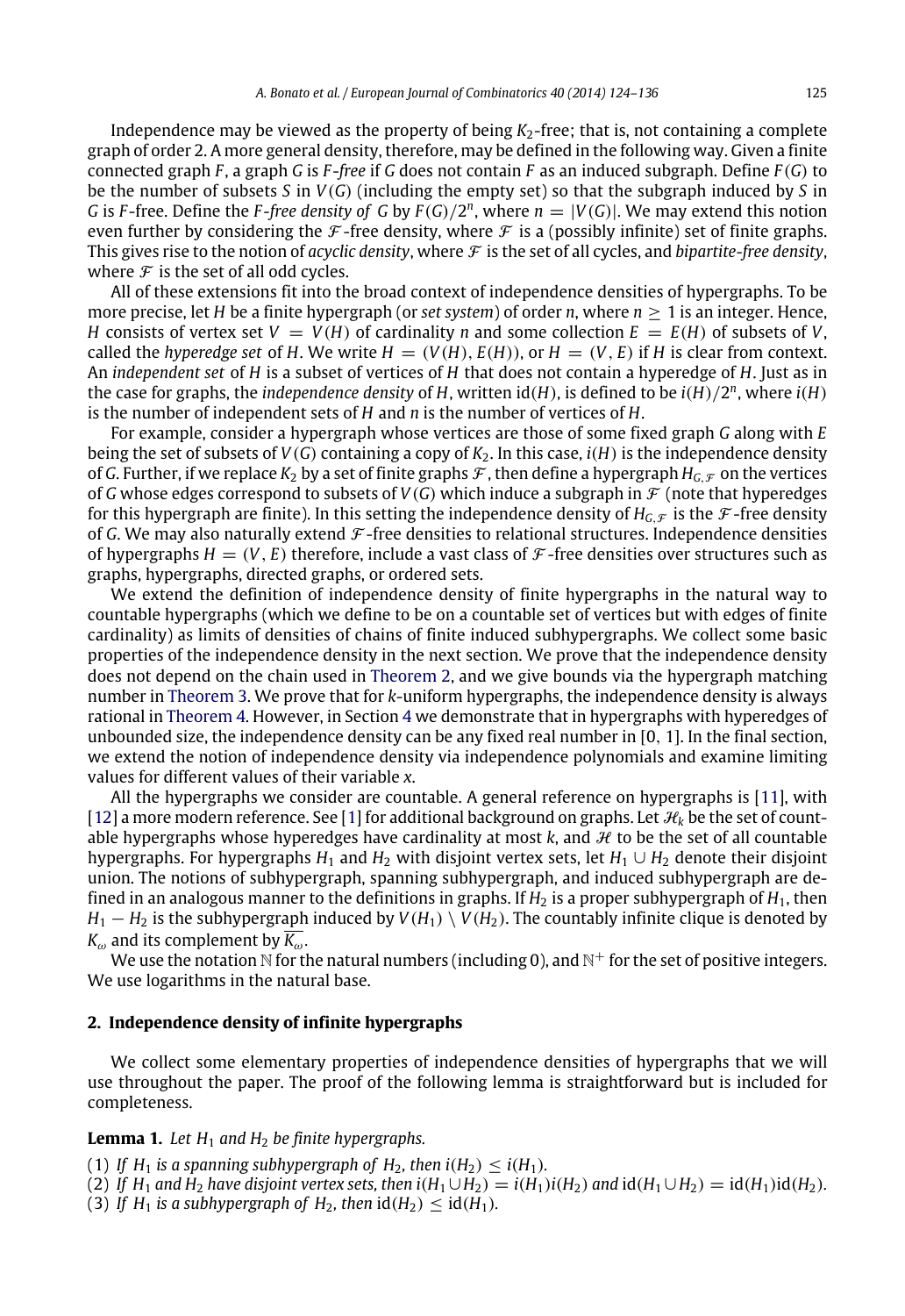**Proof.** For (1), independent sets of  $H_2$  are also independent sets of  $H_1$ . For the first equality of (2), note that the union of independent sets in  $H_1$  and  $H_2$  is independent in  $H_1 \cup H_2$ ; the second equality holds by definition. For (3), let the number of vertices of  $H_i$  be  $n_i$ , so that  $n_1 \leq n_2.$  Then we have that

$$
id(H_2) = \frac{i(H_2)}{2^{n_2}}
$$
  
\n
$$
\leq \frac{i(H_1 \cup (H_2 - H_1))}{2^{n_2}}
$$
  
\n
$$
= \frac{i(H_1)i(H_2 - H_1)}{2^{n_1}2^{n_2 - n_1}}
$$
  
\n
$$
= id(H_1)id(H_2 - H_1)
$$
  
\n
$$
\leq id(H_1),
$$

where the first inequality holds by item (1), and the second equality holds by (2).  $\square$ 

Let  $C = (H_n : n \ge 0)$  be a family of finite subhypergraphs of *H* with the properties that for every integer  $n \geq 0$ ,  $H_n$  is an induced subhypergraph of  $H_{n+1}$ , and

$$
V(H) = \bigcup_{n=0}^{\infty} V(H_n).
$$

We write  $\lim_{n\to\infty}$  *H<sub>n</sub>* = *H*, and say that *H* is the *limit of the chain C*. Given a chain  $C = (H_n : n \ge 0)$ whose limit is *H* we define the *independence density of H relative to* C by

<span id="page-2-0"></span>
$$
id(H, C) = \lim_{n \to \infty} id(H_n).
$$

**Theorem 2.** *Let H be a countable hypergraph.*

- (1) *For all chains* C *with limit H,* id(*H*, C) *exists.*
- (2) Let  $C = (H_n : n \ge 0)$  and  $C' = (J_n : n \ge 0)$  be two chains with the same limiting hypergraph H. *Then*

$$
id(H, \mathcal{C}) = id(H, \mathcal{C}').
$$

**Proof.** Item (1) follows from [Lemma 1\(](#page-1-0)3), as the independence densities of a chain form a nonincreasing, bounded sequence in [0, 1]. For (2), fix  $\varepsilon > 0$  a real number. Let  $x = id(H, \mathcal{C})$  and  $x' = id(H, C')$ . There is an  $n \ge 0$  such that  $id(H_n) \le x + \varepsilon$ . We have that  $H_n$  is an induced subhypergraph of  $J_k$  for some  $k \geq 0$ . But then [Lemma 1\(](#page-1-0)3) implies that

$$
x' \leq id(J_k) \leq id(H_n) \leq x + \varepsilon.
$$

By symmetry,  $x \le x' + \varepsilon$ . The results follow by letting  $\varepsilon$  tending to 0.  $\Box$ 

Given [Theorem 2,](#page-2-0) without loss of generality we drop reference to chains, and simplify refer to the *independence density of H*, written id(*H*). For an example, consider the hypergraph *H* with a single edge of size  $k$  and infinitely many isolated vertices. In this case, id( $H$ )  $= 1 - 1/2^k$ .

We give a generalization of independence density that will be useful in the next section. For any two finite, disjoint sets  $A, B \subseteq V(H)$ , denote by  $\rho_{A,B}(H)$  the density of independent sets (in all the subsets of *H*) with the property that these independent sets contain all vertices from *A* and no vertex from *B*. It is straightforward to see that [Theorem 2](#page-2-0) can be generalized to this definition, and so ρ*A*,*B*(*H*) does not depend on the chain used. Indeed, consider a chain  $C = (H_n : n \ge 0)$  whose limit is *H* such that *A* ∪ *B* ⊆ *V*(*H*<sub>0</sub>). Every independent set in *H*<sub>*n*</sub> under consideration can be extended in at most  $2^{r_n}$  ways, where  $r_n = |V(H_{n+1}) \setminus V(H_n)|$  (by considering all possible subsets of  $V(H_{n+1}) \setminus V(H_n)$ ). If every extension forms an independent set, then the density remains the same; otherwise it decreases. This shows that the generalized independence densities of a chain form a non-increasing, bounded sequence. The uniqueness of the limit follows by an argument analogous to the one given in the proof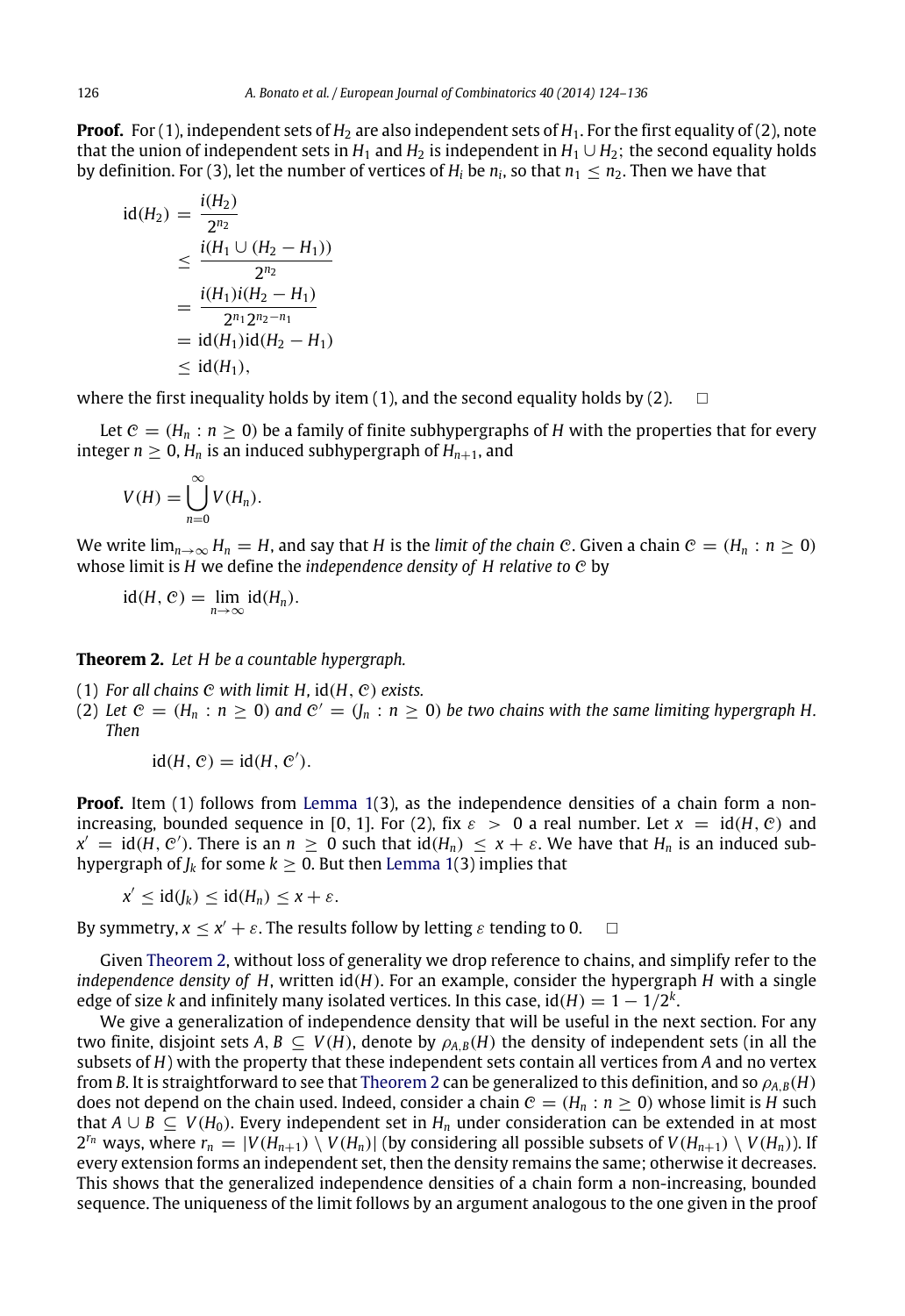of [Theorem 2\(](#page-2-0)2). Finally, let us note that  $\rho_{\emptyset,\emptyset}(H) = id(H)$  and so it is a natural generalization of independence density.

We now give some bounds on the independence density in terms of the matching number. For a hypergraph *H*, the *matching number* of *H*, written  $\mu$ (*H*), is the supremum of the cardinalities of pairwise non-intersecting hyperedges in *H*. In Section [4](#page-5-0) (see [Theorem 7\)](#page-6-0) we provide an example of a hypergraph with infinite matching number, hyperedges of unbounded size, and with  $\mathrm{id}(H) > 0$ . However, if  $\mu$ (*H*) is infinite and *H* has hyperedges whose cardinalities are bounded above by a universal constant  $k \in \mathbb{N}^+$ , then it follows from the upper bound of the following theorem that  $id(H) = 0.$ 

**Theorem 3.** *Suppose that H is a countable hypergraph whose hyperedges have cardinality bounded above by k* > 0. If  $\mu$ (*H*) *is finite, then* 

<span id="page-3-0"></span>
$$
0 < 2^{-k\mu(H)} \leq \mathrm{id}(H) \leq \left(1 - 1/2^k\right)^{\mu(H)}.
$$

**Proof.** The upper bound follows by noting that by [Lemma 1\(](#page-1-0)3), id(*H*) is maximized when *H* consists of  $\mu$ (*H*) many disjoint hyperedges of cardinality *k*. As a hypergraph consisting of a single hyperedge of cardinality *k* has independence density 1−1/2 *k* , the proof of the upper bound follows by [Lemma 1\(](#page-1-0)2).

For the lower bound, fix a maximum matching *M* of *H*. Now fix a chain  $(H_n : n \in \mathbb{N})$  with limit *H*, where *H*<sub>0</sub> is the subhypergraph induced by *M*. If *H*<sub>*n*</sub> has order *N*, then we have that id(*H*<sub>*n*</sub>) ≥ 2<sup>*N*−*kµ(H)* /2<sup>*N*</sup>, as the vertices not in *M* form an independent set. The lower bound follows. □</sup>

The lower and upper bounds are equal in the case for  $k = 1$  in [Theorem 3.](#page-3-0) For graphs *G* (that is, the case  $k = 2$ ) it was shown in [\[10\]](#page-12-6) that  $(\mu(G) + 1)2^{-2\mu(G)}$  is a lower bound for the independence density. Note that this bound is sharp for  $G = K_{2m+1}$ , if  $m > 0$  is an integer. It is an open problem to improve the lower bound in [Theorem 3](#page-3-0) if  $k > 2$ .

#### **3. Rationality**

In this section, we consider hypergraphs where hyperedges have bounded cardinality. For  $k > 0$ , define

 $\mathbf{H}_k = \{x \in [0, 1] : \text{for some countable } H \in \mathcal{H}_k, \text{ id}(H) = x\}.$ 

(Recall that  $\mathcal{H}_k$  is the set of countable hypergraphs whose hyperedges have cardinality at most  $k$ .) One of our main results is that the set of densities is rational, a fact not obvious a priori. The next theorem generalizes the result in [\[10\]](#page-12-6) which proved that independent densities of graphs are rational.

#### **Theorem 4.** *For all*  $k > 1$ *,*

<span id="page-3-1"></span>**H***<sup>k</sup>* ⊆ Q ∩ [0, 1].

**Proof.** Fix a countable hypergraph *H* whose hyperedges have at most *k* vertices. We will show that  $id(H)$  ∈  $\mathbb{O} \cap$  [0, 1]. In the case  $k = 1$ , we leave it to the reader to verify that  $id(H)$  is either 0, 1, or  $1/2^m$ , for  $m \geq 1$  an integer. We assume in the remainder of the proof, therefore, that  $k \geq 2$ .

Let us recall that for any two finite, disjoint sets *A*,  $B \subseteq V(H)$ , we denote by  $\rho_{A,B}(H)$  the density of independent sets with the property that these independent sets contain all vertices from *A* and no vertex from *B*. For a given *A*, *B*, and any hyperedge *S* such that  $S \cap B = \emptyset$ , the set  $S \setminus A$  will be called the *out-set of S relative to A and B* (we drop reference to *A* and *B* if they are clear from context). Informally, the out-set of *S* corresponds to the part of the hyperedge of *S* not yet exposed during the proof. Note that for any *A*, *B*, and any  $x \in V(H) \setminus (A \cup B)$ , we have that

<span id="page-3-2"></span>
$$
\rho_{A,B}(H) = \rho_{A \cup \{x\},B}(H) + \rho_{A,B \cup \{x\}}(H),
$$
\n(3.1)

as any independent set containing all vertices of *A* and none of *B* either contains the vertex *x*, in which case this set is counted by  $\rho_{A\cup\{x\},B}(H)$ , or it does not contain it, in which case this set is counted by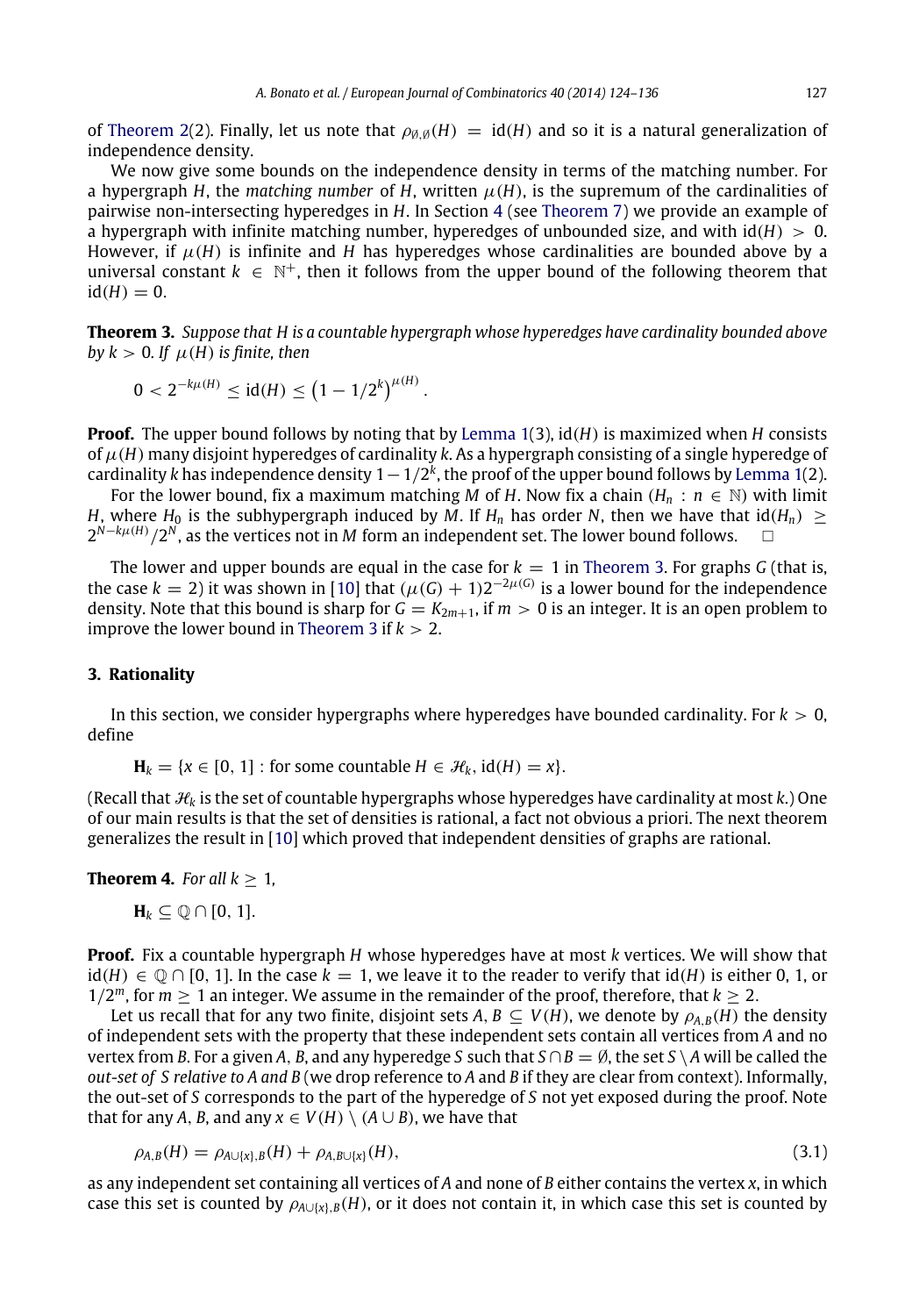$\rho_{A,B\cup\{x\}}(H)$ . Moreover, [\(3.1\)](#page-3-2) can be generalized to obtain that for any finite set  $W \subseteq V(H) \setminus (A \cup B)$ 

<span id="page-4-0"></span>
$$
\rho_{A,B}(H) = \sum_{C \in 2^W} \rho_{A \cup C, B \cup (W \setminus C)}(H). \tag{3.2}
$$

We introduce the following useful notation. For a given hypergraph *H* and disjoint subsets *A* and *B* of *V*(*H*), let *R*(*H*, *A*, *B*) be the size of a largest out-set (with respect to *H*, *A* and *B*); observe that *R*(*H*, *A*, *B*) is bounded above by *k*. We will use the notation  $\rho_{A,B}^r(H)$  instead of  $\rho_{A,B}^r(H)$  to stress the fact that every out-set (relative to *A* and *B*) has at most  $r$  vertices, so that implicitly by writing  $\rho^r_{A,B}(H)$  we obtain that  $R(H, A, B) \leq r$ . Note that  ${\rm id}(H) = \rho_{\emptyset, \emptyset}^k(H)$ , and so our goal is then to show that  $\rho_{\emptyset, \emptyset}^k(H)$  is rational.

From now on we focus on given finite, disjoint sets  $A, B \subset V(H)$ . We will prove a few claims that will cover all possible cases.

*Claim* 1: If *A* is not independent, then  $\rho_{A,B}^r(H) = 0$ .

The first claim is obvious, as there exists no subset containing all vertices of *A* and which is independent.

*Claim* 2: If *A* is independent and there is an infinite family of disjoint out-sets, then  $\rho_{A,B}^r(H) = 0$ .

To prove the second claim, let  $\mathcal{O}_1, \mathcal{O}_2, \ldots, \mathcal{O}_t \subseteq V(H)$  be a finite family of *t* disjoint out-sets corresponding to the hyperedges  $S_1, S_2, \ldots, S_t$  of *H* which have empty intersection with *B*, all of sizes at most *r*. Since from any set  $\mathcal{O}_i$  ( $i \in \{1, 2, ..., t\}$ ) at least one subset of it (namely the whole set  $\mathcal{O}_i$ ) will produce a hyperedge when merged with *A*, we have that

$$
\rho_{A,B}^r(H) \le 2^{-(|A|+|B|)} \prod_{i=1}^t \left(1 - \frac{1}{2^{|\mathcal{O}_i|}}\right)
$$
  

$$
\le 2^{-(|A|+|B|)} \left(1 - \frac{1}{2^r}\right)^t.
$$

As  $\lim_{t\to\infty} \left(1-\frac{1}{2^r}\right)^t = 0$  the proof of the claim follows.

*Claim* 3: If *A* is independent, then  $\rho_{A,B}^0(G) = 2^{-(|A|+|B|)}$ .

The third claim is obvious. Since the assumption is that each out-set has size at most 0 there exists no out-set. This implies that each set containing *A* that has empty intersection with *B* is independent.

*Claim* 4: Suppose that *A* is independent and there is no infinite family of disjoint out-sets. If  $\mathcal{O}_1, \mathcal{O}_2, \ldots, \mathcal{O}_s$  is a maximal family of disjoint out-sets (finite by assumption, perhaps empty), then for every  $r > 0$  we have that

$$
\rho_{A,B}^r(H) = \sum_{C \in 2^W} \rho_{A \cup C, B \cup (W \setminus C)}^{r-1}(H),
$$

where  $W=\bigcup_{i=1}^s\mathcal O_i.$  (Note that, since  $|W|\leq sr<\infty$ , the sum contains only finitely many terms.)

In order to prove the fourth claim, we apply [\(3.2\).](#page-4-0) Since it is assumed that each out-set has at most *r* vertices we can modify [\(3.2\)](#page-4-0) as follows.

$$
\rho_{A,B}^r(H) = \sum_{C \in 2^W} \rho_{A \cup C, B \cup (W \setminus C)}^r(H).
$$

The crucial observation is that in our current setting *r* on the right hand side can be (in fact, must be) replaced by *r* − 1. Note that out-sets which are hyperedges that are disjoint with *B* must have nonempty intersection with some member of the family  $\{\mathcal{O}_i: 1 \leq i \leq s\}$  (since the family is maximal). Therefore, for any partition of *W* into *C* and *W* \ *C*, every out-set with respect to  $A\cup C$  and  $B\cup (W\setminus C)$ has at most  $r - 1$  vertices. The claim follows.

With the claims at hand, we complete the proof of the theorem. Beginning with the term  $\rho_{\emptyset,\emptyset}^k(H)$ , we first fix a maximal family of *s* disjoint out-sets. It might happen that *s* is infinite, but in that case  $\rho_{\emptyset, \emptyset}^k(H) = 0$  by Claim 2.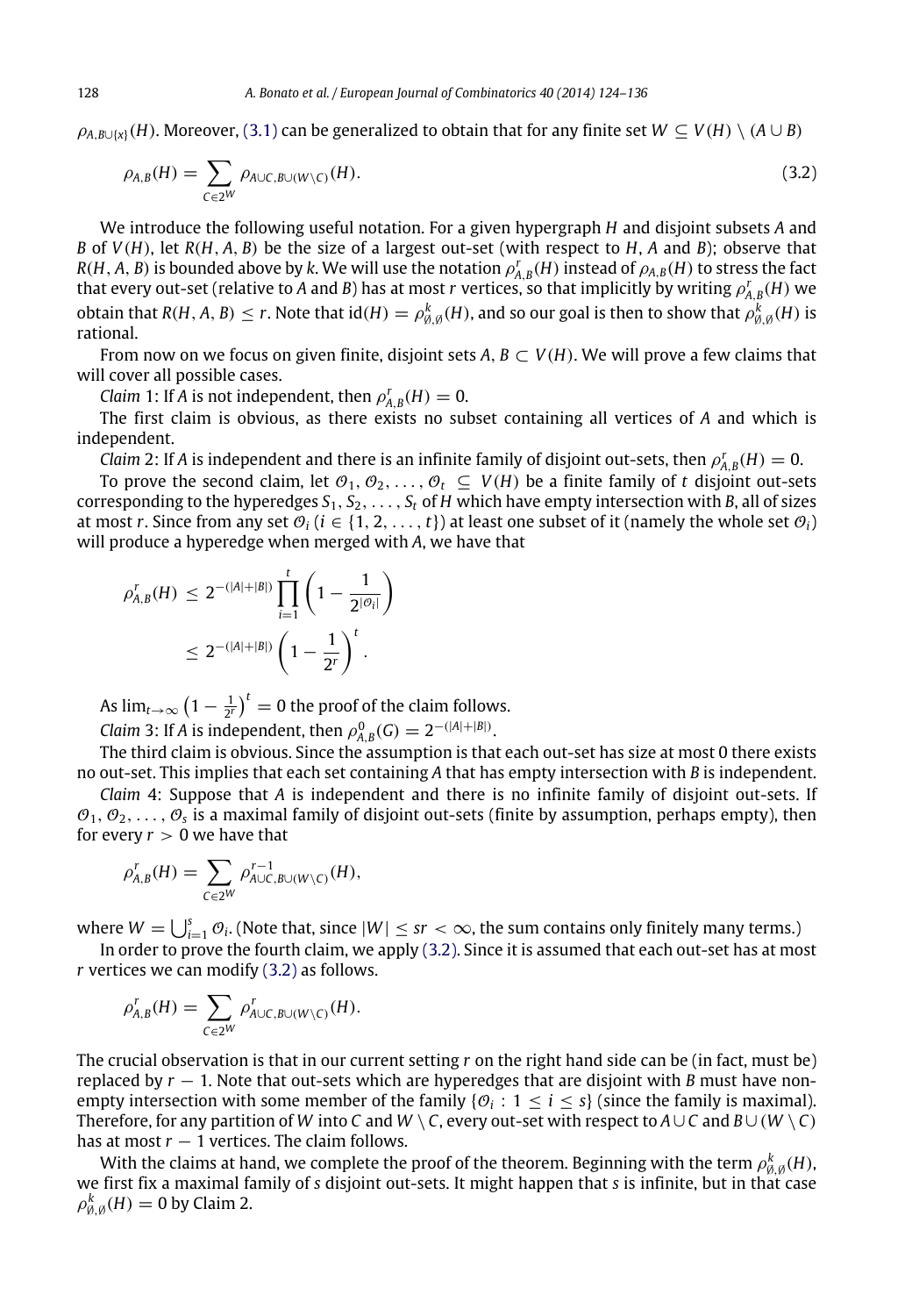Now assume that *s* is finite. Since  $A = \emptyset$  and  $B = \emptyset$ , this is just a collection of disjoint hyperedges  $\mathcal{O}_1, \mathcal{O}_2, \ldots, \mathcal{O}_s$ , with  $W = \bigcup_{i=1}^s \mathcal{O}_i$ . We may apply Claim 4 to derive that

$$
\rho_{\emptyset,\emptyset}^k(H)=\sum_{C\in 2^W}\rho_{C,W\setminus C}^{k-1}(H).
$$

We will apply recursively one of the claims that corresponds to the terms in the sum. At each step, the term is either a rational number (Claim 1, 2, or 3), or a sum of finitely many terms which we can deal with independently (Claim 4). The recursive process ends after *k* steps. We therefore have that  $id(H) = \rho_{\emptyset, \emptyset}^k(H)$  is rational.  $\square$ 

<span id="page-5-2"></span>We now have the following corollary which is not obvious a priori.

### **Corollary 5.** If  $\mathcal F$  is a finite set of finite graphs, then the  $\mathcal F$ -free density of a graph is rational.

Note that the proof of [Theorem 4](#page-3-1) actually proves that the independence density of a hypergraph is a sum of dyadic rationals. However, dyadic rationals form a dense subset of the real numbers. The closure of the set of graph independence densities is rational, as proved in [\[10\]](#page-12-6). With [Theorem 4](#page-3-1) at hand, we provide a short alternative proof of this result. It remains open, however, to determine if the closure of  $H_k$  is a subset of the rationals for  $k > 2$ .

# **Theorem 6.** *The closure of*  $H_2$  *is a subset of*  $\mathbb{Q} \cap [0, 1]$ *.*

**Proof.** Fix  $q \in (0, 1) \setminus \mathbb{Q}$ . We will use the argument used in the proof of [Theorem 4](#page-3-1) to deduce that *q* is not in the closure of  $H_2$ .

Let  $H = (V, E) \in \mathcal{H}_2$  be any graph. If  $\mu(H)$  is infinite, then, by the observation before [Theorem 3,](#page-3-0)  $id(H) = 0$ . Otherwise, if

$$
\mu(H) \ge M = M(q) = \left\lceil \frac{\log(q/2)}{\log(3/4)} \right\rceil,
$$

then it follows from [Theorem 3](#page-3-0) that  $\text{id}(H) \leq (3/4)^{\mu(H)} \leq q/2$ . On the other hand, if  $\mu(H) < M$ , then we may apply Claim 4 in the proof of [Theorem 4](#page-3-1) to derive that there exists  $W \subseteq V$  with  $|W| \leq 2(M-1)$  such that

<span id="page-5-1"></span>
$$
id(H) = \rho_{\emptyset, \emptyset}^2(H) = \sum_{C \in 2^W} \rho_{C, W \setminus C}^1(H). \tag{3.3}
$$

The sum on the right hand side of [\(3.3\)](#page-5-1) has at most 2<sup>2</sup>*M*−<sup>2</sup> terms, each term is either equal to 0 (when the corresponding set *C* is not independent or the partition  $(C, W \setminus C)$  yields an infinite family of disjoint out-sets) or of the form  $1/2^i$  for some  $i \in \mathbb{N}$  (this happens when the partition  $(C, W \setminus C)$ yields a finite family of out-sets, with each out-set consisting of one vertex; if there are *t* such out-**Sets, then there are at most 2<sup>t</sup> terms all of the form 2<sup>−(|***W***|+***t***)</sub>. Combining the two cases together we**</sup> obtain that *H* must either have id(*H*)  $\leq$  *q*/2 or have a finite number of ones in the binary expansion of id(*H*). This implies that there exists  $\varepsilon = \varepsilon(q) > 0$  such that there is no graph with independence density between  $q - \varepsilon$  and  $q + \varepsilon$ .  $\Box$ 

# <span id="page-5-0"></span>**4. Irrationality in the case of unbounded hyperedges**

One major difference between graphs and hypergraphs is that the latter can have variable hyperedge sizes. For infinite hypergraphs, these sizes can, of course, be unbounded. In this section we allow hypergraphs *H* with finite hyperedges with unbounded (finite) cardinality (including the case of singletons as hyperedges). We begin by providing (in sharp contrast to [Theorem 4](#page-3-1) and [Corollary 5](#page-5-2) where the sizes of hyperedges are bounded) an explicit example of a countable hypergraph with irrational independence density.

Let  $\hat{H} \in \mathcal{H}$  be the hypergraph with vertices { $x_i : i \in \mathbb{N}^+$ } and hyperedges

 $\{\{x_1\}, \{x_2, x_3\}, \{x_4, x_5, x_6\}, \{x_7, x_8, x_9, x_{10}\}, \ldots\}.$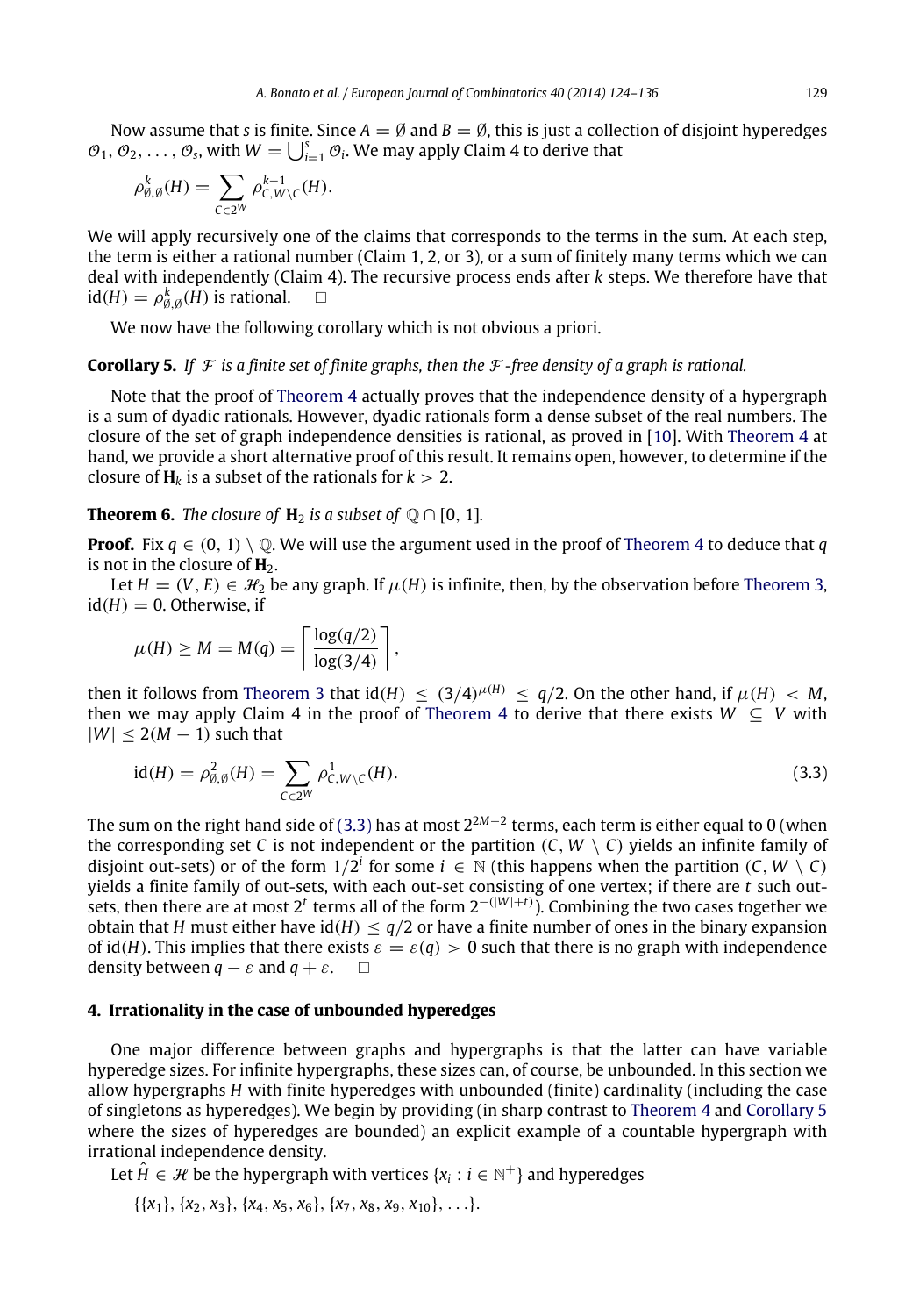In particular, if we consider the graph  $\hat{G}$  which is the disjoint union of the cliques of orders 1 and 2, and cycles of all lengths, then  $id(\hat{H})$  equals the acyclic density of  $\hat{G}$ .

<span id="page-6-0"></span>**Theorem 7.** *The following holds.*

- (1) *The independence density of*  $\hat{H}$  *is S*  $= \prod_{k \geq 1} \Big(1 \frac{1}{2^k}\Big)$ *.*
- (2) *The number S is irrational.*

Before we prove the theorem we make some observations. As  $log(1 - x) = -\sum_{n \geq 1} x^n/n$  for −1 ≤ *x* < 1, we derive that

$$
S = \exp\left(\sum_{k\geq 1} \log\left(1 - \frac{1}{2^k}\right)\right) = \exp\left(-\sum_{k\geq 1} \sum_{n\geq 1} \frac{2^{-kn}}{n}\right).
$$

Since  $\sum_{k\geq 1} \sum_{n\geq 1} \frac{2^{-kn}}{n} \leq \sum_{k\geq 1} 2^{1-k} \leq 4$ , it is evident that − log *S* is bounded from above (in fact, it is approximately 1.242062) and so *S* is bounded away from zero (and is roughly 0.288788). Note that the fact that  $id(\hat{H}) > 0$  is in stark contrast to the result of [Theorem 3,](#page-3-0) since  $\hat{H}$  has infinite matching number.

After interchanging sums we obtain another useful equality:

$$
S = \exp\left(-\sum_{n\geq 1} \frac{1}{n} \sum_{k\geq 1} (2^{-n})^k\right) = \exp\left(-\sum_{n\geq 1} \frac{1}{n(2^n - 1)}\right).
$$

We need also the following theorem, which is often referred to as *Euler's Pentagonal Number Theorem*.

**Theorem 8** ([\[13\]](#page-12-9)). For  $|q| < 1$  we have that

<span id="page-6-1"></span>
$$
\prod_{k\geq 1} (1-q^k) = \sum_{k=-\infty}^{\infty} (-1)^k q^{k(3k+1)/2}.
$$

Now, we are ready to come back to the proof of [Theorem 7.](#page-6-0)

**Proof of Theorem 7.** For item (1), note that hyperedges of  $\hat{H}$  form an infinite family of disjoint hyperedges; there is exactly one hyperedge of cardinality *k* for every  $k > 1$ . Consider a chain  $C = (H_n :$  $n \geq 0$ ) whose limit is  $\hat{H}$ , in which  $H_n$  is a subhypergraph of  $\hat{H}$  induced by the set of edges of cardinality at most *n*. It follows from [Lemma 1](#page-1-0) (2) (applied  $n-1$  times) that  $\mathrm{id}(H_n)=\prod_{k=1}^n\left(1-\frac{1}{2^k}\right)$  and the result holds after taking the limit as  $n \to \infty$ .

For item (2), note that *S* is the sum at  $q = 1/2$  in [Theorem 8.](#page-6-1) For a contradiction, suppose that *S* is rational. Let  $S = a/b$  with  $gcd(a, b) = 1$ . For sufficiently large N the tail of the series is bounded as follows:

$$
\left| \sum_{|k| \ge N} (-1)^k 2^{(-3k^2 - k)/2} \right| \le \sum_{k \ge 0} \left( 2^{-(3(k+N)^2 - k - N)/2} + 2^{-(3(k+N)^2 + k + N)/2} \right)
$$
  
=  $2^{-(3N^2 - N)/2} \sum_{k \ge 0} 2^{-(3k^2 + 6kN - k)/2} (1 + 2^{-k - N})$   
<  $2^{-N(3N - 1)/2 + 1}$ ,

where the last inequality follows by bounding the final sum by 2. Indeed, for sufficiently large *N*

$$
\sum_{k\geq 0} 2^{-(3k^2+6kN-k)/2}(1+2^{-k-N}) \leq 1.5 \sum_{k\geq 0} 2^{-(3k^2+6kN-k)/2} \leq 1.5 \sum_{k\geq 0} 2^{-3kN} < 2.
$$

On the other hand, the partial sum can be calculated as follows:

$$
\sum_{-N+1 \le k \le N-1} (-1)^k 2^{-k(3k+1)/2} = \frac{x}{2^{(N-1)(3N-2)/2}} = \frac{x}{2^{(3N^2-5N+2)/2}}
$$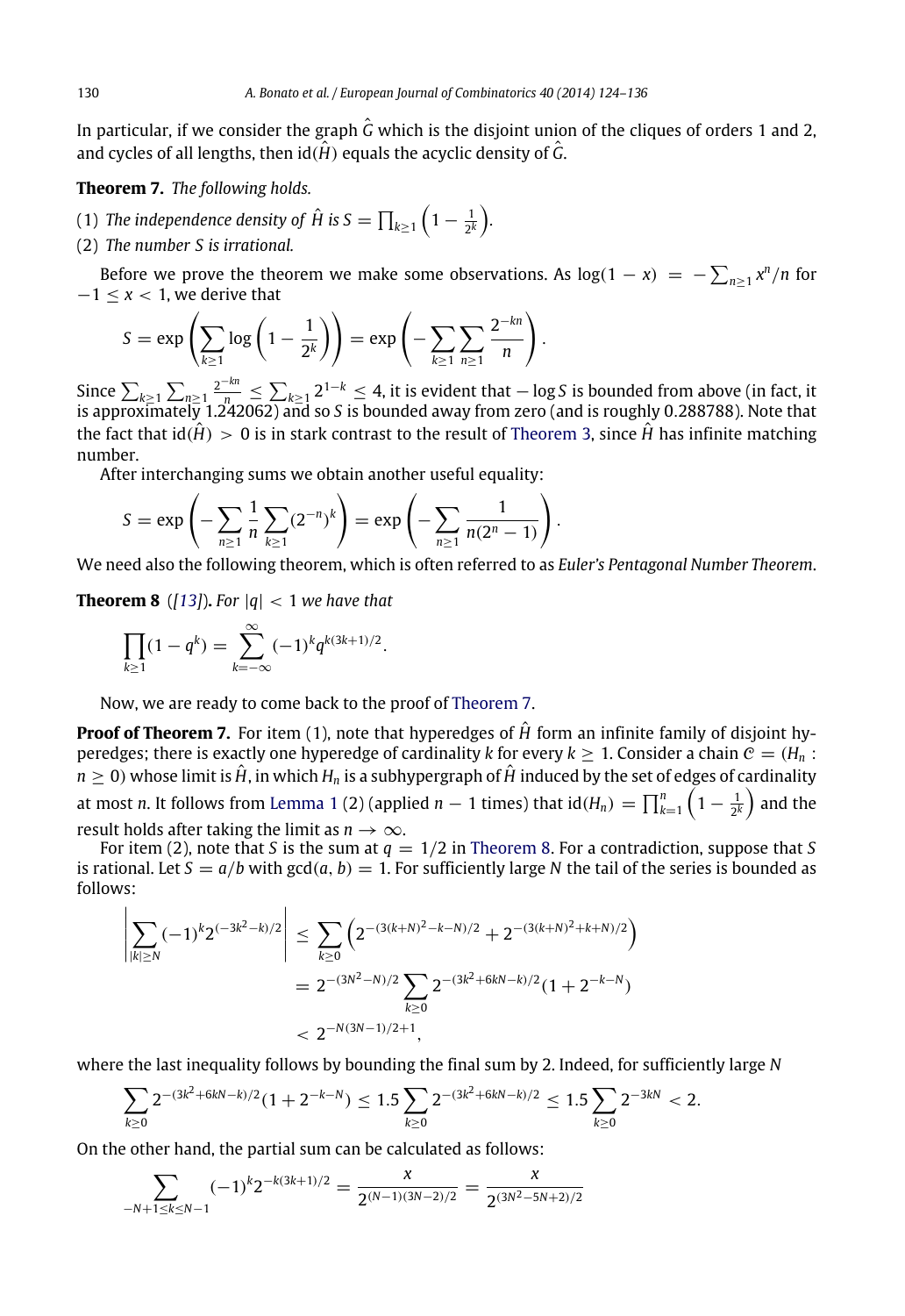for some integer *x*, since the least common multiplier of the denominators is simply the highest power of 2 in the partial sum. Thus, we obtain the string of inequalities

$$
2^{-N(3N-1)/2+1} > \left|S - \frac{x}{2^{(3N^2-5N+2)/2}}\right| \geq \frac{1}{b2^{(3N^2-5N+2)/2}},
$$

where the last inequality is true, provided that *S* is not equal to the partial sum. Now, observe that if |*S* − *x*/2 (3*N* <sup>2</sup>−5*N*+2)/2 | were equal to 0 for some particular *N*, then for *N* + 1 the inequality would hold, as the summands corresponding to  $k = N + 1$  have nonzero contribution of order  $2^{(-3(N+1)^2 + (N+1))/2}$ . Therefore, we derive the following string of inequalities for an infinite sequence of sufficiently large *N*:

$$
\frac{1}{b} \le 2^{-N(3N-1)/2+1} 2^{(3N^2-5N+2)/2} = 2^{-2N+2},
$$

contradicting that *b* is fixed.  $\Box$ 

Define

$$
\mathbf{H}_{unb} = \{x \in [0, 1]: \text{ for some countable } H, \text{ id}(H) = x\}.
$$

As the next theorem demonstrates, the set of densities when hyperedges are unbounded can be any real number in [0, 1]. This is in contrast to [Theorem 4](#page-3-1) on the rationality of values in **H***k*. Further, the set  $\mathbf{H}_k$  contains gaps consisting of intervals such as  $(1 - 1/2^k, 1)$ .

# **Theorem 9.**  $H_{umb} = [0, 1].$

**Proof.** Fix any  $r \in [0, 1]$ , and write *r* in binary expansion as  $r = 0.r_1r_2 \ldots$ , where  $r_i \in \{0, 1\}$  for all  $i \geq 1$ . It is possible that there are two such representations. In such a case, we will consider the representation with  $r_i = 1$  for all  $i \geq i_r$  for some  $i_r \geq 1$ . (For example,  $r = 7/8$  will be represented as  $0.11011111...$ , not  $0.11100000...$ 

First, we construct a hypergraph  $H_{(r)}$  which is a function of  $r$ . After that, we will show that its density is equal to *r* by considering a suitable chain whose densities converge to *r*.

The vertex set of  $H_{(r)}$  is  $\mathbb{N}^+$ . For  $i \in \mathbb{N}^+$ , let

$$
F_i = \{j < i \text{ such that } r_j = 1\}.
$$

That is,  $F_i$  keeps track of the digits  $j \lt i$  which are equal to 1. Informally, the *i*th digit in the binary representation of *r* (that is,  $r_i$ ) corresponds to the vertex *i* of  $H_{(r)}$ . For every  $i \ge 1$  such that  $r_i = 0$  we introduce a hyperedge  $F_i \cup \{i\}$ . This defines the hyperedge set of  $H_{(r)}$ . (For example,  $H_{(7/8)}$  consists of one hyperedge only,  $\{1, 2, 3\}$ , whereas  $H_{(1/\pi)}$  has an infinite number of hyperedges.)

For  $n \in \mathbb{N}^+$ , let  $H_n$  be the hypergraph induced by the set of vertices  $\{1, 2, ..., n\}$ ;  $H_0$  is the empty graph. Since ( $H_n : n \in \mathbb{N}$ ) forms a chain such that  $H_{(r)} = \lim_{n \to \infty} H_n$ , we have that

$$
id(H_{(r)}) = \lim_{n \to \infty} id(H_n).
$$

We will prove (by induction) that id(*Hn*) is the truncation of *r* at the *n*th position rounded up to the nearest rational.

*Claim*: For all integers  $n > 0$ , we have that

$$
id(H_n) = 0.r_1r_2 \ldots r_n 111 \ldots \geq r.
$$

The claim will finish the proof of the theorem, since the limit of the sequence (id( $H_n$ ) :  $n \in \mathbb{N}$ ) tends to *r*.

Since  $id(H_0) = 1 = 0.111...$ , the base case holds. Suppose that the claim holds for all nonnegative integers smaller than some  $i \in \mathbb{N}$ . If  $r_i = 1$ , then the hyperedge set of  $H_{i-1}$  is exactly the same as the hyperedge set of  $H_i$ . The density remains the same and the claim holds in this case. If *r*<sup>*i*</sup> = 0, then exactly one more hyperedge is added to  $H$ <sup>*i*−1</sup> to form  $H$ <sup>*i*</sup>; namely,  $F$ <sup>*i*</sup> ∪ {*i*}: we now show that every independent set of *Hi*−1, except for the set *F<sup>i</sup>* , can be extended to form an independent set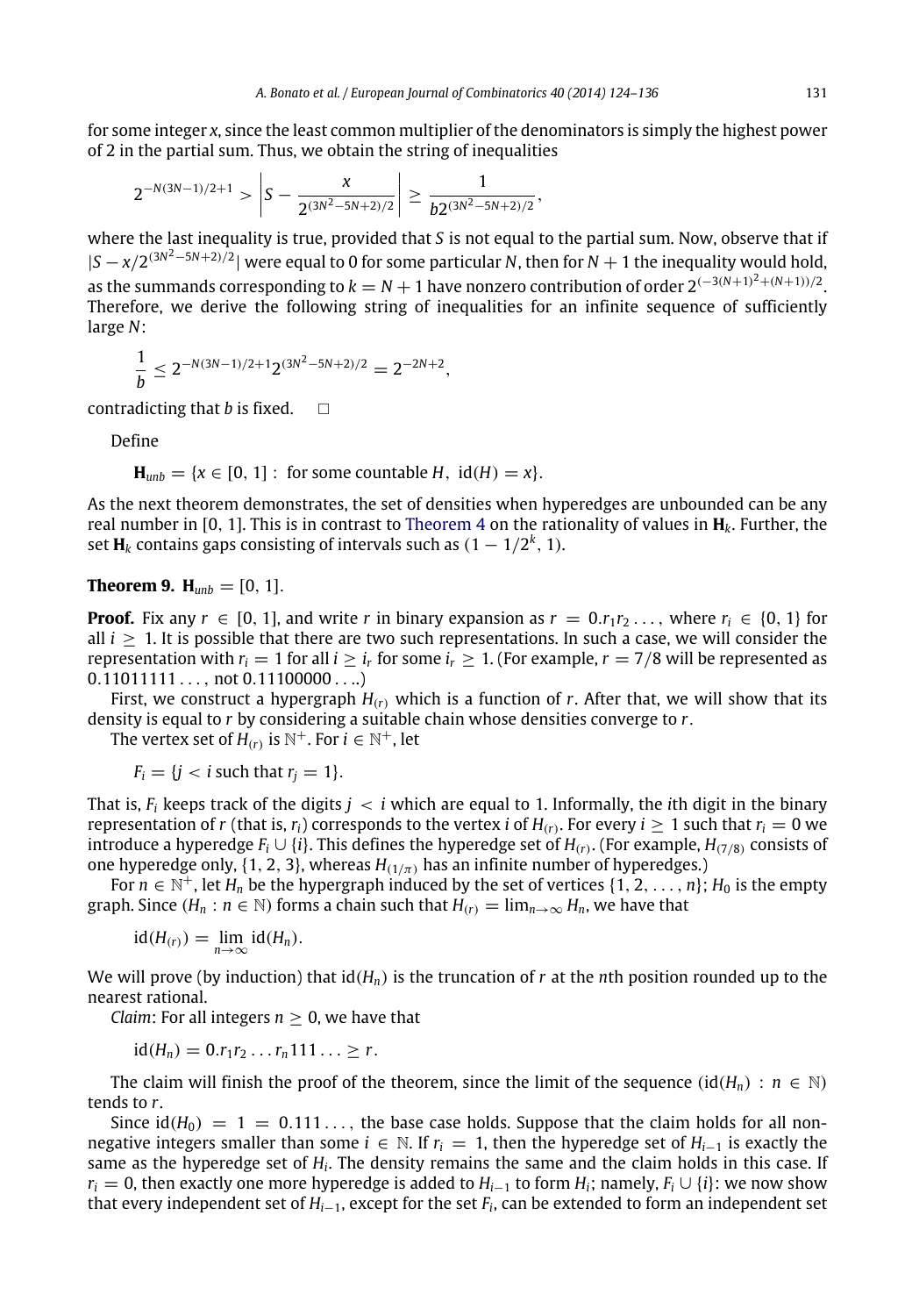of *H<sub>i</sub>* by adding vertex *i.* Indeed, first note that  $F_i$  itself is independent in  $H_{(r)}$  (and so in  $H_{i-1}$  as well) since each hyperedge has the property that the largest vertex corresponds to zero but all vertices in *F<sup>i</sup>* correspond to one. Moreover, any independent set in *Hi*−<sup>1</sup> not containing all of *F<sup>i</sup>* remains independent after adding vertex *i*. Finally, if there were a proper superset *S* of *F<sup>i</sup>* independent in *Hi*−1, then *S* would contain a vertex *j* < *i* corresponding to 0. But then the set  $F_i \cup \{j\}$  is already a hyperedge in  $H_{i-1}$ , contradicting the fact that *S* is independent. Thus, we lose exactly one possible extension, and so we have that

$$
id(H_i) = id(H_{i-1}) - 1/2^i,
$$

which is what we claimed to be the case when  $r_i = 0$ .  $\Box$ 

#### **5. Extensions to independence polynomials**

The *independence polynomial* of a hypergraph *H* of order *n* is the generating polynomial for the number of independent sets of each cardinality; that is, if *H* has *i<sup>k</sup>* independent sets of size *k*, then the *independence polynomial of H* is defined by

$$
i(H, x) = \sum_{k \geq 0} i_k x^k.
$$

Here we take  $x > 0$  (although in other contexts, negative values are allowed). A trivial observation is that the number of independent sets of *H* is equal to *i*(*H*, 1), so that the independence density of *H* is given by

$$
\frac{i(H, 1)}{2^n}.
$$

For more on independence polynomials, see the survey [\[14\]](#page-12-10).

A natural extension of the definition of independence densities is the following. Let  $C$  be a chain of finite hypergraphs  $H_m$  of orders  $n_m$  with limit *H*. Then for  $x \geq 0$ , we define the *independence density of H at x with respect to the chain* C by

$$
id_{\mathcal{C}}(H, x) = \lim_{m \to \infty} \frac{i(H_m, x)}{2^{n_m}}
$$

provided the limit exists (note that we allow the limit to be infinite). We note that a similar (but distinct) approach has been used towards limits of chromatic polynomials, especially the study of thermodynamic limits in the Potts model in statistical mechanics; see [\[15,](#page-12-11)[16\]](#page-12-12).

As proved in Section [2,](#page-1-1)  $id_{\mathcal{C}}(H, 1) = id(H)$  exists for any countable graph *H*, and is independent of the chain C. Do analogous results hold for  $id_e(H, x)$  for other values of x? The next lemma shows that for  $x \leq 1$ , the answer is yes.

**Lemma 10.** *Let* C *be a chain of finite hypergraphs H<sub><i>m*</sub> of orders  $n_m$  with limit H. Then for  $x \le 1$ ,

<span id="page-8-0"></span>
$$
id_{\mathcal{C}}(H, x) = \begin{cases} 0 & \text{if } x < 1 \\ id(H) & \text{if } x = 1. \end{cases}
$$

**Proof.** We focus on the case when  $x < 1$  as the remaining case is immediate. Observe that if  $F$  is a spanning subhypergraph of a finite hypergraph *H*, then for  $x \ge 0$ ,  $i(H, x) \le i(F, x)$  as every independent set of *H* is an independent set of *F*. In particular, for a hypergraph *H* of order  $n_m$ ,  $i(H, x)$  is at most the independence density polynomial for the hypergraph of order *n<sup>m</sup>* with no hyperedges, which is in turn equal to  $(1 + x)^{n_m}$ . Hence, by dividing by  $2^{n_m}$  and taking the limit, we see that for  $x \in [0, 1)$ ,

$$
0<\frac{i(H_m,x)}{2^{n_m}}\leq \left(\frac{1+x}{2}\right)^{n_m},
$$

and the right-most term tends to 0. By taking the limit as *m* tends to  $\infty$ , we conclude that id<sub>C</sub>(*H*, *x*) = 0  $\Box$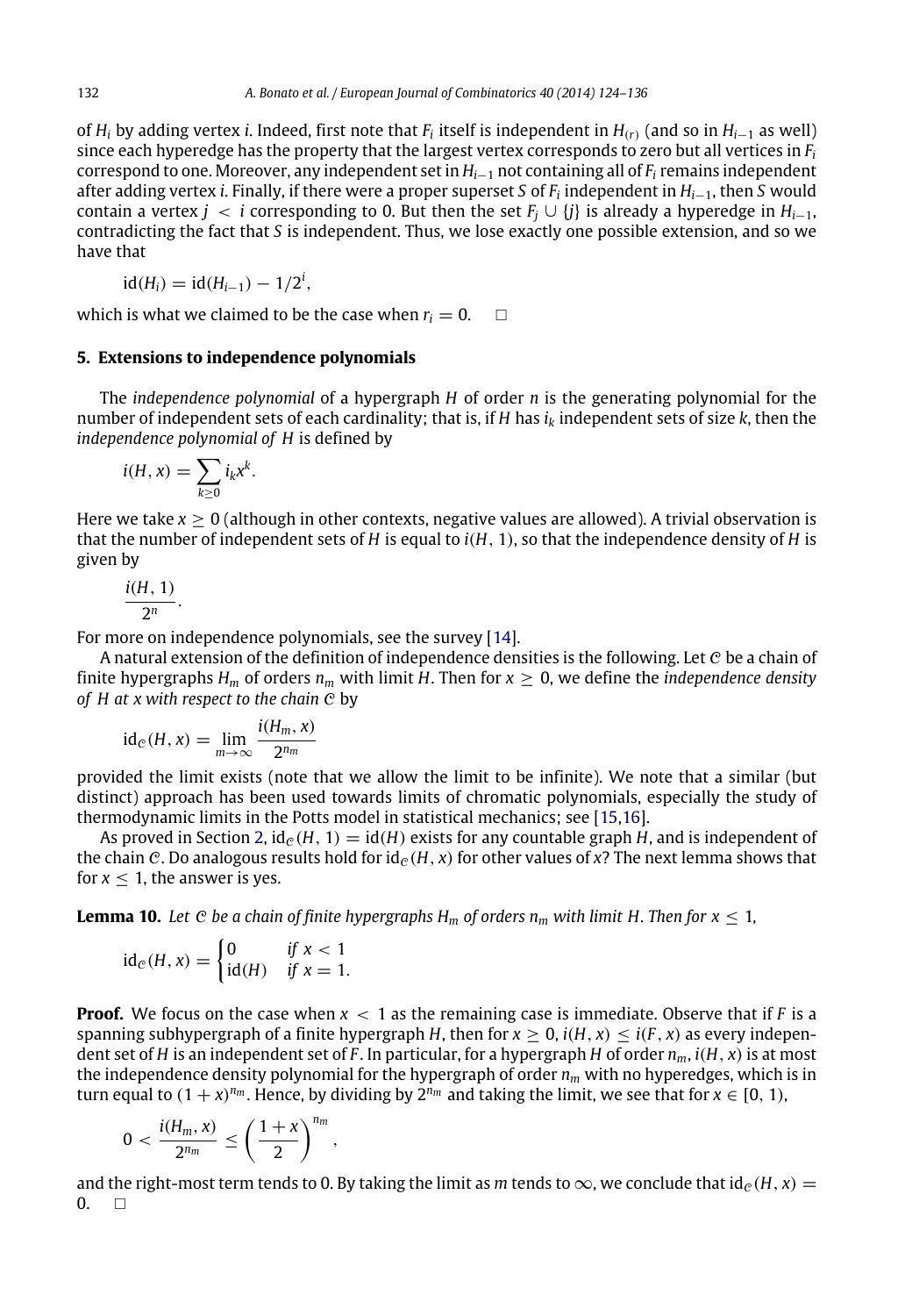Note that for some countable hypergraphs, the independence density at *x* is always 0. For example, as  $i(K_n, x)/2^n = (1 + nx)/2^n$ , it follows that the independence density at *x* of the complete infinite graph  $K_{\omega}$  is 0 for all  $x \ge 0$  (and hence, independent of the chain). We can extend this by the following result which shows that if the independence numbers are not too large (as a function of the order of the hypergraph), then the independence density at *x* is equal to 0 for all  $x \ge 0$ .

**Theorem 11.** *Suppose that for each n, H<sup>n</sup> is a hypergraph of order n with independence number* β*n. If*  $\beta_n = o(n)$ , then for every  $x > 0$  we have that

<span id="page-9-0"></span>
$$
\frac{i(H_n, x)}{2^n} = o(1).
$$

**Proof.** The result holds for  $x < 1$  by [Lemma 10.](#page-8-0) Fix  $x > 1$ . We use the well known bound that for  $1 \leq k \leq n$ ,

$$
\binom{n}{k} \leq \left(\frac{en}{k}\right)^k.
$$

For *n* sufficiently large so that  $\beta_n < n/2$ , we have that

$$
i(H_n, x) \leq \sum_{k=0}^{\beta_n} {n \choose k} x^k
$$
  
\n
$$
\leq (\beta_n + 1) {n \choose \beta_n} x^{\beta_n}
$$
  
\n
$$
\leq (\beta_n + 1) {(\frac{enx}{\beta_n})}^{\beta_n}
$$

Hence, writing  $\omega_n = n/\beta_n$ , we have that

$$
\frac{i(H_n, x)}{2^n} \leq (\beta_n + 1) \left(\frac{enx}{\beta_n}\right)^{\beta_n} / 2^n.
$$
  
=  $\exp\left(\log(\beta_n + 1) + \beta_n(1 + \log n + \log x - \log \beta_n) - n \log 2\right)$   
 $\leq \exp\left(\log n + \frac{n}{\omega_n}(1 + \log x + \log \omega_n) - n \log 2\right)$   
=  $\exp\left(-n(\log 2 - o(1))\right)$   
=  $o(1),$ 

.

and the proof is finished.  $\square$ 

We point out that the result of [Theorem 11](#page-9-0) is new even for independence densities of countable hypergraphs (that is, for  $x = 1$ ), and provides a sufficient condition for independence densities to be 0 depending only on the independence numbers of hypergraphs in a chain.

The following theorem provides the limiting behaviour of  $id_e(H, x)$  as *x* tends to infinity.

**Theorem 12.** For a countable hypergraph which is the limit of the chain  $C = (H_m : m \in \mathbb{N})$ , we have *that*

 $\lim_{x \to \infty}$  id<sub>C</sub>(*H*, *x*) ∈ {0, ∞}.

**Proof.** We note first that  $id_C(H, x)$  is a non-decreasing function of *x*, and so its limit as *x* tends to  $\infty$ either exists (and is non-negative) or is  $\infty$ . Let  $n_m$  be the order of  $H_m$ . Suppose for a contradiction that  $\lim_{x\to\infty}$  id<sub>c</sub>(*H*, *x*) = *z* ∈ (0,  $\infty$ ). Hence, there is an *x*<sub>0</sub> such that for all *x* ≥ *x*<sub>0</sub> we have that

<span id="page-9-1"></span>
$$
z/2 < \mathrm{id}_{\mathcal{C}}(H, x) = \lim_{m \to \infty} \frac{i(H_m, x)}{2^{n_m}} < 2z. \tag{5.1}
$$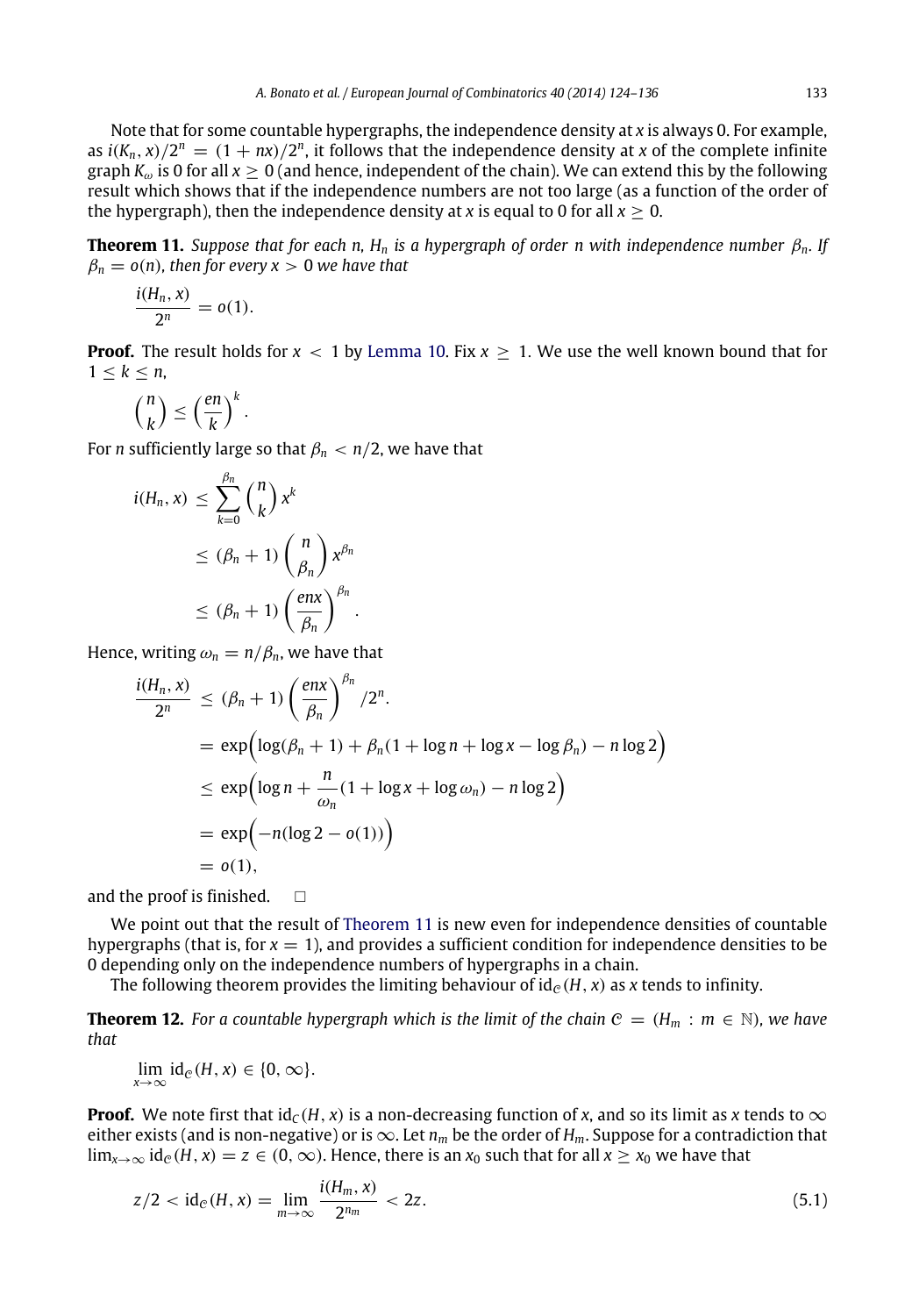We derive that

$$
id_{\mathcal{C}}(H, 4x_0) = \lim_{m \to \infty} \frac{i(H_m, 4x_0)}{2^{n_m}}
$$
  
\n
$$
= \lim_{m \to \infty} \frac{\sum_{k \ge 0} i_k (4x_0)^k}{2^{n_m}}
$$
  
\n
$$
= \lim_{m \to \infty} \frac{\sum_{k \ge 1} i_k (4x_0)^k}{2^{n_m}}
$$
  
\n
$$
\ge 4 \lim_{m \to \infty} \frac{\sum_{k \ge 1} i_k x_0^k}{2^{n_m}}
$$
  
\n
$$
= 4 \lim_{m \to \infty} \frac{\sum_{k \ge 0} i_k x_0^k}{2^{n_m}}
$$
  
\n
$$
= 4 id_{\mathcal{C}}(H, x_0) > 2z,
$$

*i*(*Hm*, 4*x*0)

which contradicts  $(5.1)$ .  $\Box$ 

We conclude with some examples (focusing on graphs only) to show that, contrary to the situation for  $x = 1$ , for  $x > 1$  the independence density at x may depend on the chain, and may give non-dyadic rationals. The infinite path or *ray P* (either one- or two-way) is the limit of a chain  $C$  of paths  $P_n$  of order *n* (there are other chains whose limits are the infinite path, but we focus on this particular chain). The independence polynomials of paths *P<sup>n</sup>* satisfy the recurrence

$$
i(P_n, x) = i(P_{n-1}, x) + x i(P_{n-2}, x),
$$

with initial conditions  $i(P_1, x) = 1 + x$  and  $i(P_2, x) = 1 + 2x$ . In [\[17\]](#page-12-13) the recurrence was solved to derive

,

$$
i(P_n, x) = \frac{\sqrt{1+4x} + (1+2x)}{2\sqrt{1+4x}} \left(\frac{1+\sqrt{1+4x}}{2}\right)^n + \frac{\sqrt{1+4x} - (1+2x)}{2\sqrt{1+4x}} \left(\frac{1-\sqrt{1+4x}}{2}\right)^n
$$

and thus,

$$
\frac{i(P_n, x)}{2^n} = \frac{\sqrt{1+4x} + (1+2x)}{2\sqrt{1+4x}} \left(\frac{1+\sqrt{1+4x}}{4}\right)^n + \frac{\sqrt{1+4x} - (1+2x)}{2\sqrt{1+4x}} \left(\frac{1-\sqrt{1+4x}}{4}\right)^n.
$$

(We remark that by setting  $x = 1$ , we see that  $i(P_n, 1)$  satisfies the same recurrence as the Fibonacci sequence  $f_n$ , though the initial terms are  $f_3$  and  $f_4$ . The *n*th-term of the Fibonacci sequence is well known to be given by

$$
f_n = \frac{1}{\sqrt{5}} \left( \left( \frac{1+\sqrt{5}}{2} \right)^n - \left( \frac{1-\sqrt{5}}{2} \right)^n \right),
$$

which, after computation, coincides with the formula given above for *i*(*Pn*−2, 1).)

For *x*  $\geq$  0, clearly the absolute value of  $\frac{1+\sqrt{1+4x}}{4}$  dominates that of  $\frac{1-\sqrt{1+4x}}{4}$ . Now  $\frac{1+\sqrt{1+4x}}{4}$  is an increasing function of *x* and is equal to 1 when  $\vec{x} = 2$ . It follows that

$$
id_{\mathcal{C}}(P, x) = \begin{cases} 0 & \text{if } 0 \le x < 2 \\ 4/3 & \text{if } x = 2 \\ \infty & \text{if } x > 2. \end{cases}
$$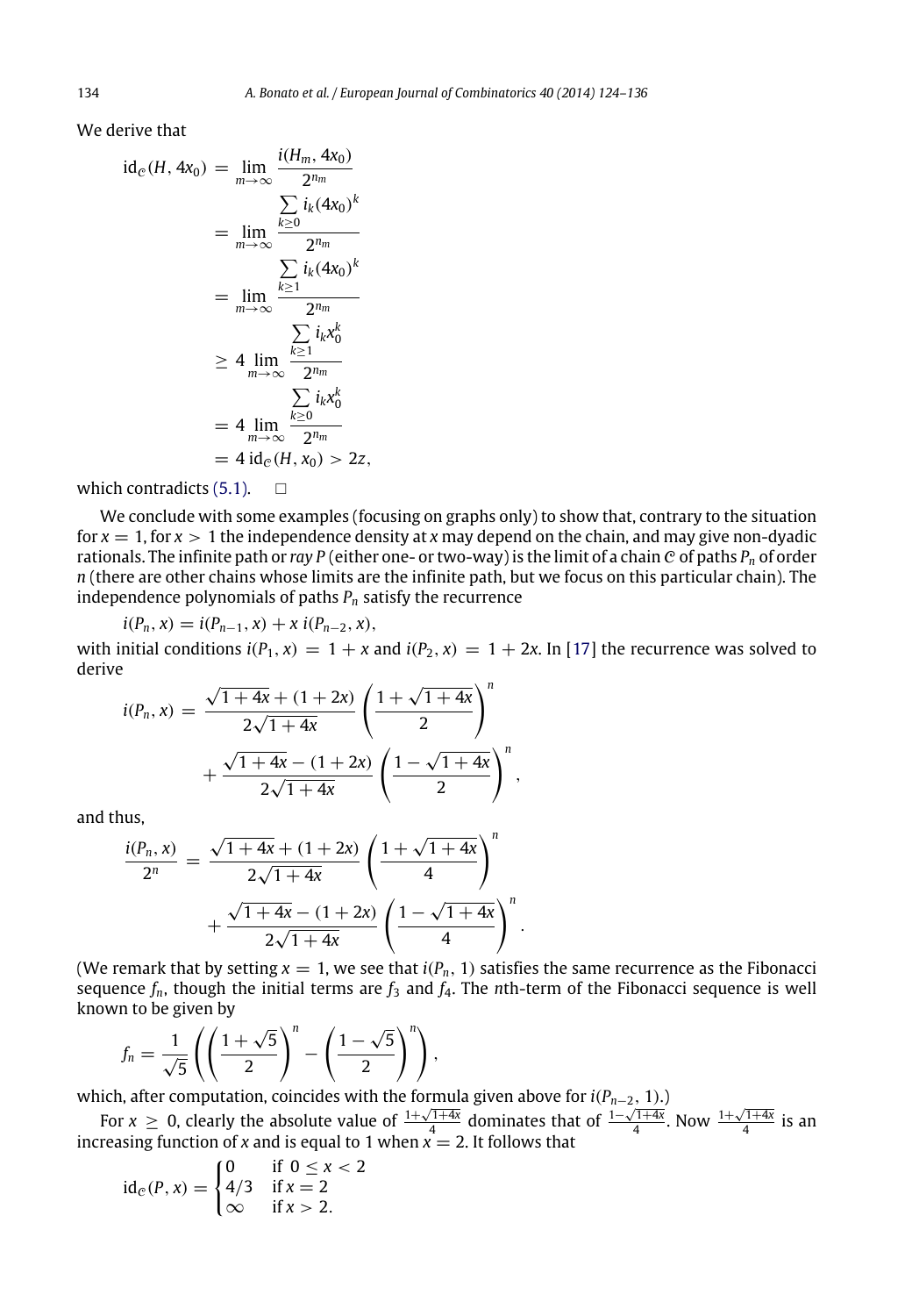The example of the graph  $K_{\omega} \cup \overline{K_{\omega}}$  is even more enlightening. It is the limit of chains of graphs  $(H_n : n \in \mathbb{N})$  of the form  $H_n = K_{a_n} \cup \overline{K_{b_n}}$ , where  $a_n$  and  $b_n$  both tend to  $\infty$  as  $n \to \infty$ . Now, for any *a*, *b*  $\in$  *N* and *x*  $>$  0 we have that

$$
\frac{i(K_a \cup \overline{K_b}, x)}{2^{a+b}} = \frac{(1+ax)(1+x)^b}{2^{a+b}} = \left(\frac{1+x}{2}\right)^b \frac{1+ax}{2^a}.
$$

It follows that for the chain C where  $a_n = b_n = n$ , we see that

$$
\frac{i(K_{a_n}\cup\overline{K_{b_n}},x)}{2^{a_n+b_n}}=\left(\frac{1+x}{4}\right)^n(1+nx)
$$

which tends to 0 if  $x < 3$  and to infinity if  $x > 3$ , so we have an example of a chain where the jump from 0 to infinity occurs with no intermediate point where the value is positive. But we can do much more with the graph  $K_\omega \cup \overline{K_\omega}$ . Given a hypergraph *H* with chain C, define a *jumping point*  $x' \geq 1$  to be a real number such that  $id_{\mathcal{C}}(H, x')$  is finite but  $id_{\mathcal{C}}(H, x) = \infty$  if  $x > x'$ . The next theorem shows that any real number not excluded by [Lemma 10](#page-8-0) can be a jumping point.

<span id="page-11-0"></span>**Theorem 13.** *For every real number r* ∈ (1,∞)*, there is a chain* C*<sup>r</sup> in K*<sup>ω</sup> ∪ *K*<sup>ω</sup> *for which r is a jumping point. Moreover, for every chain in K*ω*, 1 is a jumping point.*

**Proof.** Fix  $r \in (1, \infty)$ , and choose  $C = C(r) > 0$  such that  $2^{C+1} = 1 + r$ . Using the notation as in the example before the statement of the theorem, consider the chain  $C_r$  defined by  $b_n = n$  and  $a_n = |C_n|$ . For  $x < r$  we have that

$$
id_{\mathcal{C}_r}(K_{\omega} \cup \overline{K_{\omega}}, x) = \lim_{n \to \infty} \frac{(1 + \lfloor cn \rfloor x)(1 + x)^n}{2^{\lfloor cn \rfloor + n}}
$$
  

$$
\leq \lim_{n \to \infty} \frac{(1 + Cnx)(1 + x)^n}{2^{cn - 1 + n}}
$$
  

$$
= \lim_{n \to \infty} 2(1 + Cnx) \left(\frac{1 + x}{1 + r}\right)^n = 0.
$$

On the other hand, for  $x \ge r$  we have that

$$
id_{\mathcal{C}_r}(K_{\omega} \cup \overline{K_{\omega}}, x) = \lim_{n \to \infty} \frac{(1 + \lfloor cn \rfloor x)(1 + x)^n}{2^{\lfloor cn \rfloor + n}}
$$
  
\n
$$
\geq \lim_{n \to \infty} \frac{(Cnx)(1 + x)^n}{2^{Cn + n}}
$$
  
\n
$$
= \lim_{n \to \infty} (Cnx) \left(\frac{1 + x}{1 + r}\right)^n
$$
  
\n
$$
\geq \lim_{n \to \infty} (Cnx) = \infty.
$$

The second part is straightforward. Any chain  $(H_n : n \in \mathbb{N})$  with limit  $\overline{K_{\omega}}$  is of the form  $H_n = \overline{K_{b_n}}$ and  $b_n \to \infty$ . We have that

$$
\frac{i(\overline{K_{b_n}},x)}{2^{b_n}}=\left(\frac{1+x}{2}\right)^{b_n},
$$

which tends to 0 if  $x < 1$ , to 1 if  $x = 1$ , and to infinity if  $x > 1$ .  $\Box$ 

The graph  $G = K_\omega \cup \overline{K_\omega}$  admits chains where, for a given  $x > 1$ , id<sub>c</sub>(*G*, *x*) does not exist. As before, we consider chains of graphs ( $G_n$ :  $n \in \mathbb{N}$ ) of the form  $G_n = K_{a_n} \cup \overline{K_{b_n}}$ , and use the notation as in the proof of [Theorem 13.](#page-11-0) Fix  $x > 1$ , let  $C_1 = C((1 + x)/2)$ ,  $C_2 = C(2x)$ , and consider chains  $C_i = (G_n^i : n \in \mathbb{N})$ , where  $a_n^i = \lfloor C_i n \rfloor$  and  $b_n^i = n$  (where  $i = 1, 2$ ). (Note that  $C_2 > C_1$ , since  $C = C(x)$  is an increasing function of *x*.) The constants  $C_1$ ,  $C_2$  are chosen so that id<sub>C<sub>1</sub></sub>( $G$ ,  $x$ )  $=\infty$  and id<sub>C<sub>2</sub></sub>( $G$ ,  $x$ )  $= 0$ .